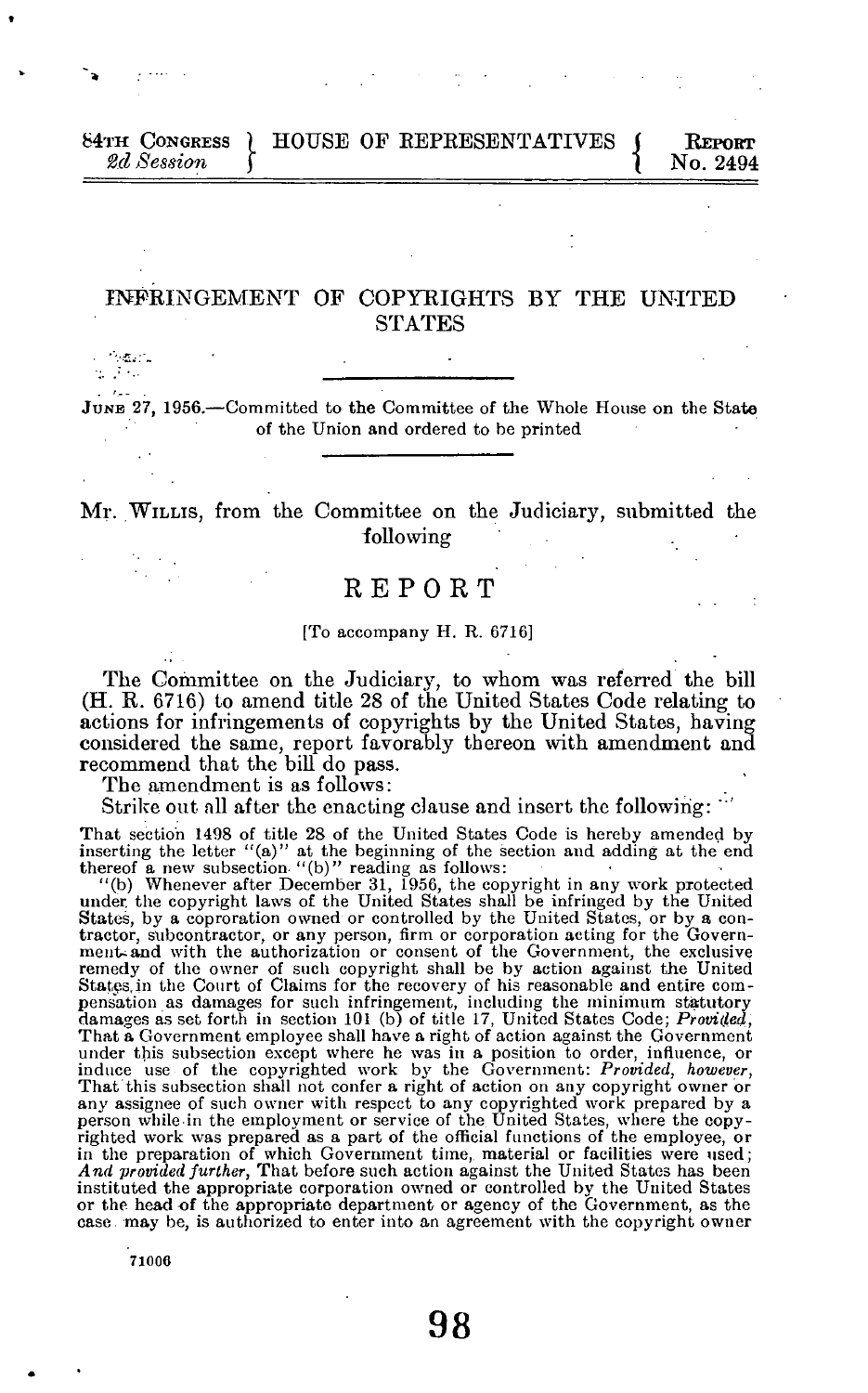**in full settlement and compromise for the damages accruing to him by reason of such infringement and to settle the claim administratively out of available appropriations.** 

**"Except as otherwise provided by law, no recovery shall be had for any infringement of a copyright covered by this subsection committed more than three years prior to the filing of the complaint or counter claim for infringement in the action, except that the period between" the date of receipt of a written claim for**  compensation by the Department or agency of the Government or corporation<br>owned or controlled by the United States, as the case may be, having authority<br>to settle such claim and the date of mailing by the Government of a n **claimant that his claim has been denied shall not be counted as a part of the three years, unless suit is brought before the last-mentioned date."** 

**SEC. 2. The Act of August 1, 1953, ch. 305, § 609, 67 Stat. 350 (31 U. S. Code 649b) is amended to read as follows:** 

**"Appropriations for the military departments available for procurement or manufacture of supplies, equipment, and materials shall hereafter be available**  for the purchase or other acquisition of (a) copyrights, letters patent, applications for letters patent, (b) licenses under copyrights, under letters patent, and under applications for letters patent, and (c) designs, processes, and manufacturing<br>data; and shall also be available for the purchase or other **before suit is brought, for past infringement of letters patent or copyrights. Any such purchase or other acquisition shall pertain to supplies, equipment, materials, copyrighted matter, or. processes produced or used by or for, or useful to, the department concerned."** 

SEC. 3. The catchline of § 1498 of title 28, United States Code, is amended to read "§ 1498. Patent and copyright cases".

**The item identified as "1498. Patent cases" in the chapter analysis of chapter 91, of title 28, United States Code, is amended to read "1498. Patent and copy-right, cases".** 

#### **EXPLANATION OF AMENDMENT**

The amendment is in the nature of a substitute bill. This form of amendment was decided upon, since the suggestions which the committee adopted were so numerous as to make piecemeal amendments to the present language of the bill impracticable. Its provisions are discussed later in the report.

#### **PURPOSE AND STATEMENT**

The purpose of this bill is to provide a remedy in the Court of Claims for the infringement by the United States Government, or by any contractor acting with its consent, of any work protected under the copyright laws of the United States. To put it another way, the bill would waive the sovereign immunity of the United States for infringement of copyrights by extending the provisions of section 1498, title 28, United States Code, to permit an action in the Court of Claims for copyright infringements.

It has long been an established principle that the Federal.Government should not appropriate private property without making just compensation to the owner thereof. For most types of property, this principle has been implemented by legislation permitting a property owner to bring suit against the Federal Government when he believes that just compensation has not been made, for example, in the field of patents  $(28 \text{ U. S. C. 1498})$ . Other fields include admiralty, contracts, and torts.

There is, however, one form of property—property in copyrights for which existing law does not provide a definite workable and equitable procedure for the property owner. There has been no specific legislative provision authorizing suits against the Government for infringement of copyrights as there has long been for patents.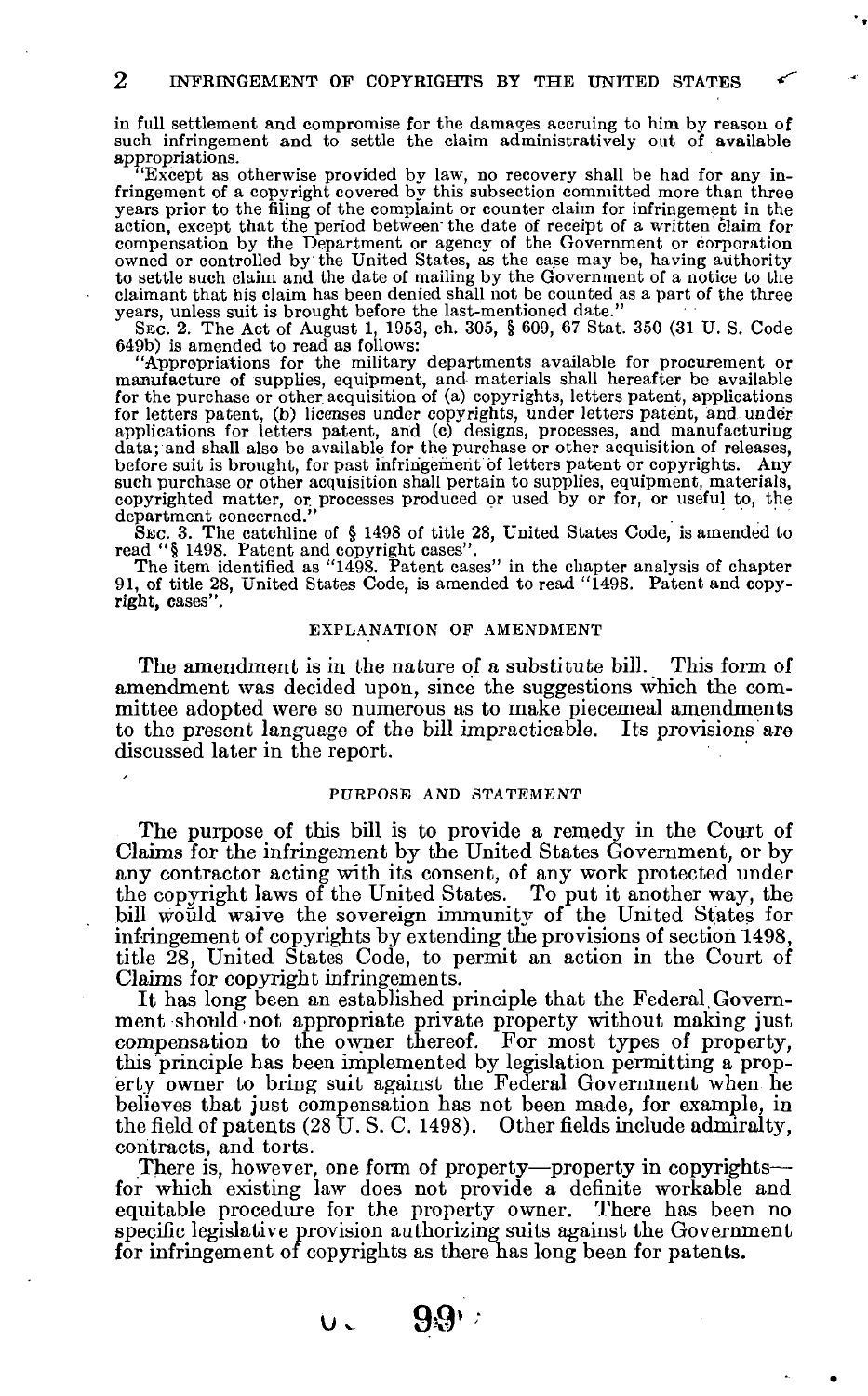When the Government deliberately publishes a copyrighted article without obtaining the prior consent of the copyright proprietor, the general assumption would be that the holder, pursuant to the principles of "just compensation" under the fifth amendment of our Constitution, should be entitled to an action against the Government for infringement. Yet no such infringement cases have been reported, so far as this committee can determine. The reason appears to be that the Government, under still another established concept, i. e., "sovereign immunity," must consent to be sued for this particular type of wrong, and as yet has not so consented. Recently there has been some discussion to the effect that the Federal Tort Claims Act may have removed this prohibition against suing the Government, but a consideration of the legislative history of that act indicates that the prohibition has not been affected.

While the Government enjoys this immunity against suit for infringements in copyright actions, it should be pointed out that Government employees, even though acting within the scope of their employment, do not. This is for the reason, according to the decisions of our. courts, that "sovereign immunity" covers only the Government and does not extend to its employees. As stated by the Supreme Court in *Belknap* v. *Schild* **(161** U. S. **10),** a patent case:

The exemption of the United States from judicial process does not protect their officers and agents, civil or military, in time of peace, from being personally liable to an action of tort by a private person whose rights of property have been wrongfully invaded or injured, even by authority of the .United States \* \* \* . Such officers or agents, although acting under the order of the United States, are therefore personally liable to be sued for their own infringement of a patent.

Again, in *Towle* v. *Ross,* **(3 2** Fed. Supp. **125)** defendants, acting as employees of the Government, made photographic reproductions of plaintiff's copyrighted map. The court found for the plaintiff and against the defendants, even though they ceased publication and the reproductions were never used. Regarding the immunity defense, the court observed:

The position of the defendants as employees of the United States cannot protect them from the award of damages. The immunity of the sovereign cannot in a republic immunize its agents also. The acts were done for the benefit of the Government by the employees thereof. The foundations of arbitrary power would be firmly laid if the agents could violate the rights of citizens and themselves escape unscathed.

It seems inequitable, that employees of the United States, acting for the benefit of the Government, are now personally liable for copyright infringement and that the Government is not. It appears proper to this committee that the Government should assume responsibility for such acts. Furthermore, it seems illogical to treat copyright infringements by the United States differently from patent infringements, in view of the established principle that the Federal Government should not be appropriating private property without just compensation, which principle was long ago adopted with regard to infringement of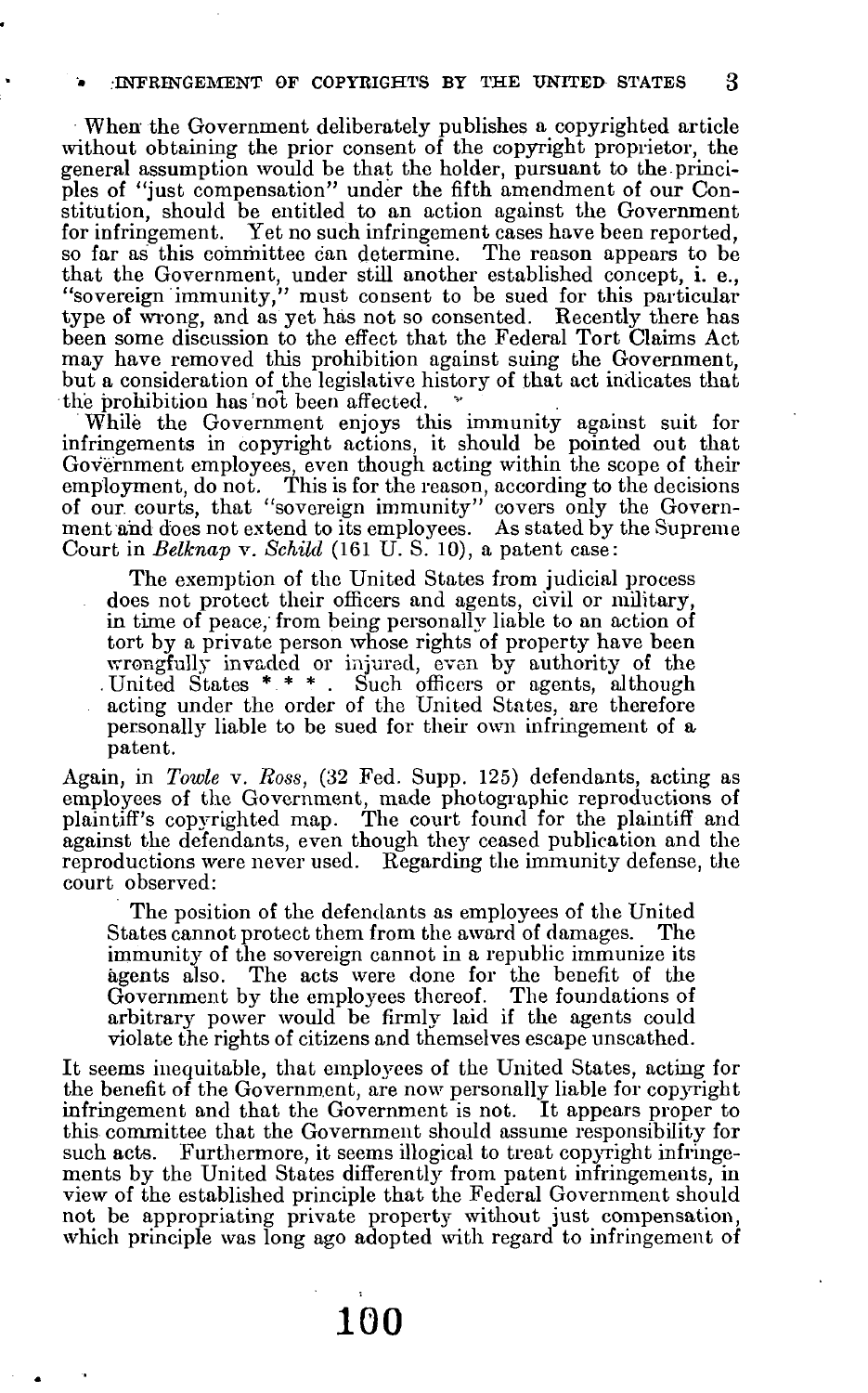**4 INFRINGEMEN T O F COPYRIGHT S B Y TH E UNITE D STATE S** 

patents. The instant bill is designed to correct this situation both with respect to the copyright owner and to Federal officers and employees, and to the public generally.

# **EXPLANATION OF BILL**

The bill is based, generally, upon provisions similar to those now existing in Federal law for patents, but with modifications appropriate to the nature of copyright property. Provision is made for suits in the Court of Claims. In addition, it affords the right of recovery for copyright infringements by contractors and subcontractors who perform work for the United States where such contractor infringes with the consent of the Government. It protects the Government employee, acting in the scope of his employment, by providing that the copyright owner's only remedy is by action against the United States Government. The bill further provides that a Government employee shall also have a right of action against the Government, except in those instances where he was in a position to order, influence, or induce use of the copyrighted work by the Government. The bill does not, however, confer a right of action on any copyright owner or any assignee with respect to any copyrighted work prepared by a person while in the employment of the United States where the copyrighted work was prepared as a part of the official functions of the employee or in the preparation of which Government time, material, or facilities were used. The bill also provides for compromise settlement of any claim which the copyright owner may have against the Government by reason of its infringement.

The bill provides a **3**-year statute of limitations for filing infringement actions against the Government. The 3-year period of limitation was adopted in order to conform this bill with H. R. 781 (84th Cong.), now pending in the House, which sets up a uniform statute of limitations of 3 years on civil actions involving copyright infringements.

Where there is a claim against the Government for infringement, the legislation provides for the tolling of the statute of limitations during the time negotiations are under way for the compromise settlement of the claim.

Section 2 of the bill, as amended, amends section 649b of title **3 1**  of the code, an appropriation section, which provides generally that appropriations for the military departments available for the procurement of supplies and equipment, shall also be available for'the purchase or acquisition of certain listed rights in the patent, copyright, and technical data fields. Section 649b in its entirety is repeated in section 2 of the bill, but the only change effected by the committee amendment is to insert the words "or copyrights" and "copyrighted matter" in appropriate places, so as to make funds which are available for the administrative settlement of infringements claims for patents, available also for copyright infringements.

Section **3** of the bill contains technical provisions and were adopted in order to amend the section catchline and chapter analysis of title 28, United States Code. Title 28 is one of the United States Code titles which has been enacted into positive law.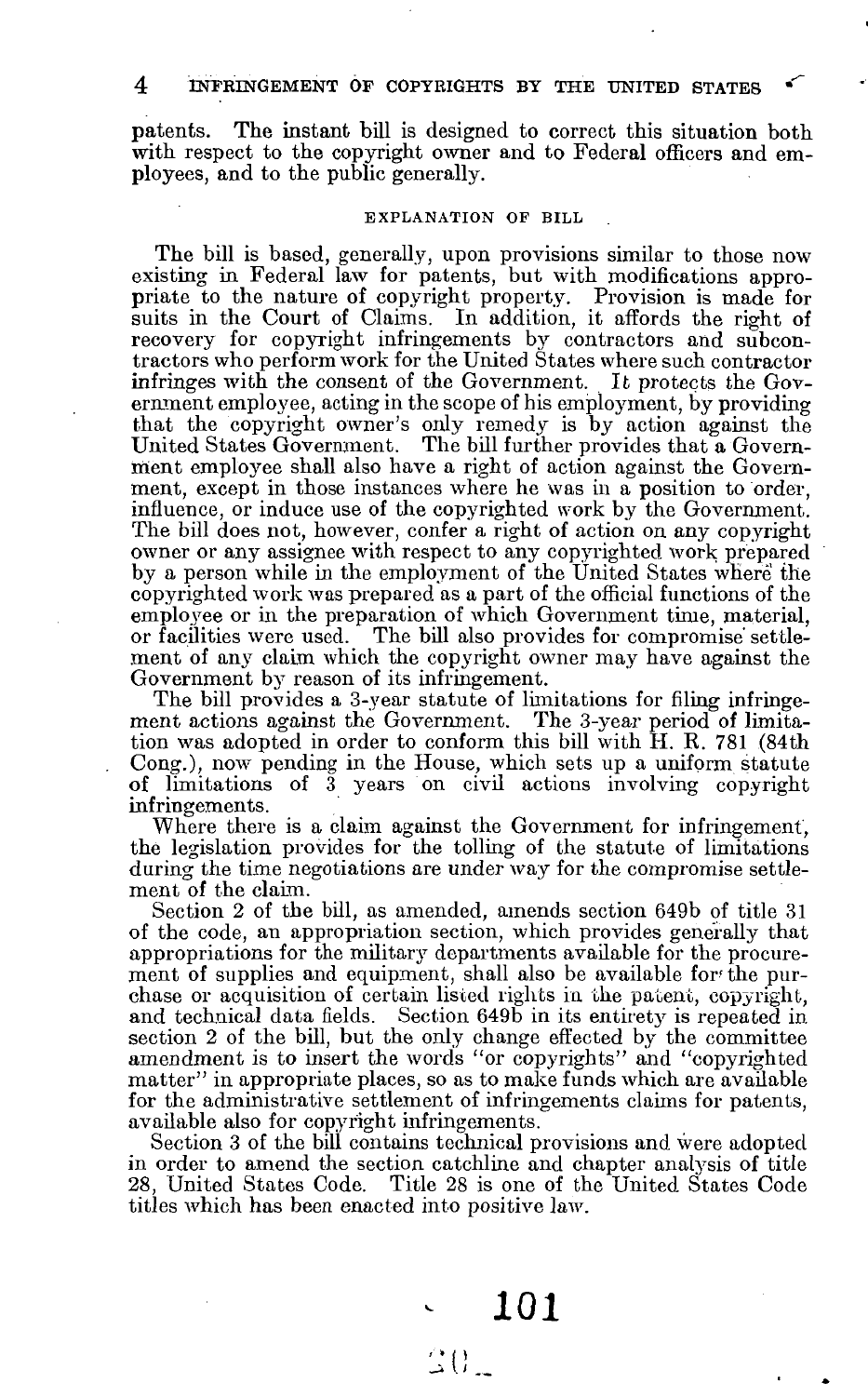**THE LIBRARIAN OF CONGRESS,**  *Washington, November 25, 1955.* 

### Hon. **EMANUEL CELLER,**

*House of Representatives,* 

*House Office Building, Washington, D. C.* 

**DEAR MR. CELLER**: This will acknowledge receipt of your request, dated November **16, 1955 ,** for my views in connection with H. R. **6716 ,**  a bill to amend title **28 ,** United States Code, relating to actions for infringement of copyrights by the United States.

The bill would amend section **149 8** of title **28 ,** United States Code, which provides for actions against the United States for patent infringement, by adding a new paragraph designed to provide a right of action against the United States in the case of copyright infringements. It would give a right of action to an aggrieved copyright proprietor in the Court of Claims, any district court, or, if the amount **Avere** under **\$1,000 ,** the right to pursue the administrative remedies set forth in the Federal Tort Claims Act. The statutory damage provisions of the copyright law are made applicable to the infringements. The statute of limitations is that made applicable to "civil actions" against the Government under section **240 1 (2)** of title **28 ,** United States Code (that is, **6** years). In addition, one subsection of the Federal Tort Claims Act is made inapplicable as a defense by the Government.

The matter of relaxing the immunity of the Government from suit has been the subject of specific legislative enactments over the years. As a result, suits may now be filed against the Government in the field of contract, admiralty, torts, and patents. However, in one field, legislative action has failed to materialize. There has never been specific legislation authorizing actions against the Government for copyright infringement. The present bill would remedy this long-existing inequity and it would appear as a matter of principle to be worthy of favorable consideration by your committee.

From an administrative viewpoint the enactment of the proposed bill would also be welcome. The Library operates a Photoduplication Service which receives thousands of requests annually from the public for photo reproductions of various works in the Library's collections. While the Service endeavors to respect the copyright law, there is always the possibility that legal action may be instituted against a Library employee for the accidental and unintentional infringement of a copyrighted work. Although this has never materialized, the proposed bill would lay a basis for a settlement of any such claims which might arise and thus remove the threat of legal action against individual employees.

With regard to the one subsection of the Federal Tort Claims Act which is made inapplicable to the Government as a defense, section **268 0** (a), title **28 ,** United States Code, excludes from the authorization of suit against the Government any claim which is based upon an act or omission of a Government employee, exercising due care, in the execution of a regulation, whether or not the regulation be valid. -The Supreme Court in the case of *Dalehite* v. *U. S.* **(34 6** U. S. **1 5 (1953))**  commented extensively upon the history, purpose, and function of such a provision of law. In view of that opinion and the extensive

÷

**102** 

 $\mathbb{R}^n$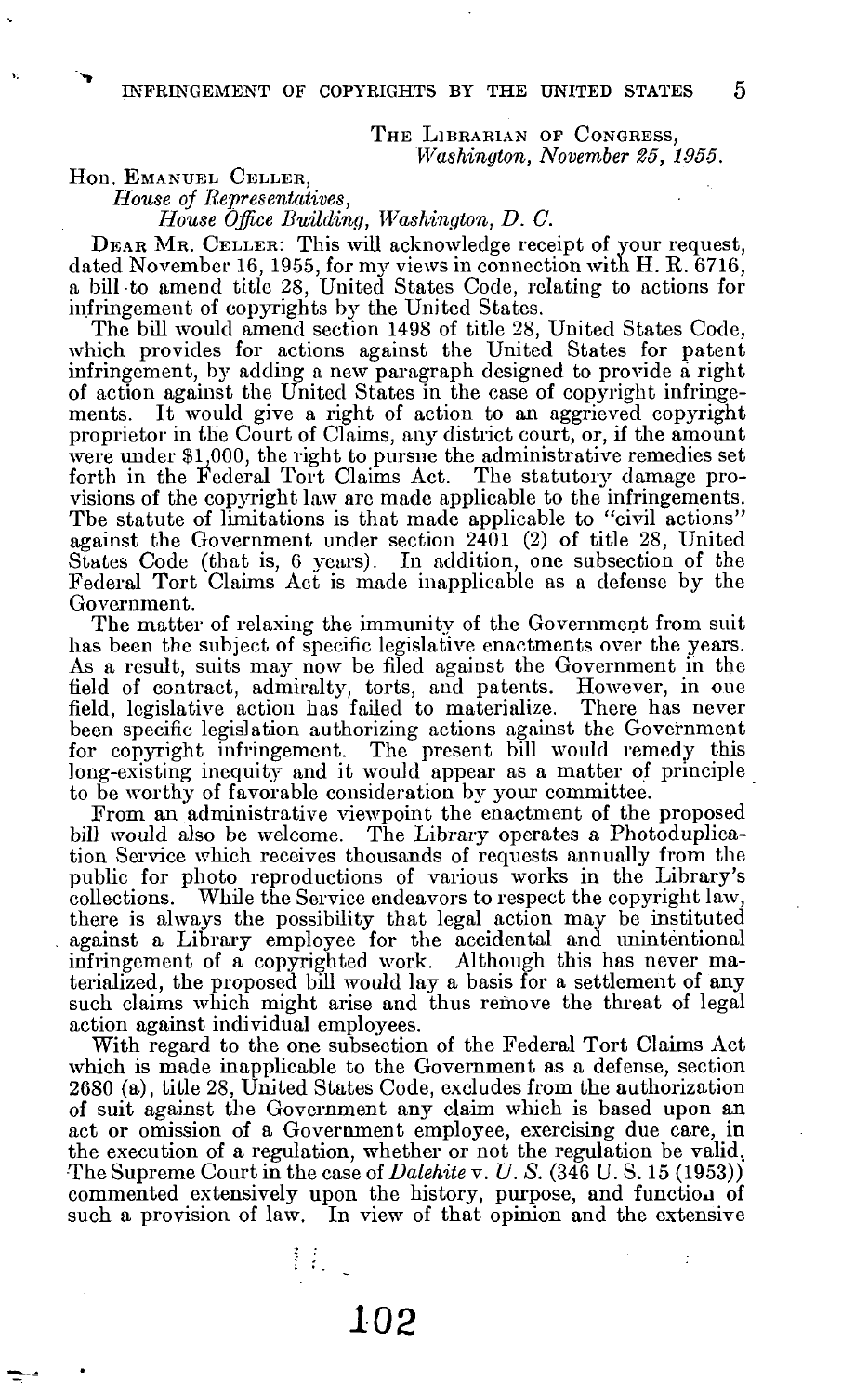consideration heretofore given by the Congress of the problem, it may be inadvisable to deprive the Government of the defenses envisioned by the above section of the Tort Claims Act.

Sincerely yours,

L. QuiNCY **MUMFORD ,**  *Librarian of Congress.* 

**UNITED STATES GOVERNMENT PRINTING OFFICE,**  *November 29, 1955.'* 

Hon. **EMANUEL CELLER,** 

*Chairman, Committee on the Judiciary, House of Representatives, Washington, D. C.* 

**DEAR MR. CELLER**: Reference is made to your letter of November **17, 1955 ,** requesting an expression of my views on proposed legislation re H. R. **671 6** to amend title **2 8** of the United States Code relating to actions for infringements of copyrights by the United States.

We understand that the proposed bill would permit the United States to be sued for infringement of copyrights in the Court of Claims in the same manner as for infringement of patents. In general, we see no difficulty as far as the Government Printing Office is concerned. The normal practice of the Government Printing Office is to require the consent of the copyright holder prior to printing known copyright articles.

A possible exception would be the printing of copyright articles in the Congressional Record if quoted by a Congressman as the Government Printing Office would not be in a position to know when it might print such a copyright article and cause the Government to be sued. It is believed, however, that this is a question that may have already been considered by your committee.

Very truly yours,

**RAYMOND BLATTENBERGER,**  *Public Printer.* 

**UNITED STATES INFORMATION AGENCY, OFFICE OF THE DIRECTOR,**  *Washington-, December IS, 1955.* 

# Hon. **EMANUEL CELLER,**

*House of Representatives.* 

**DEAR MR. CELLER**: I refer to your letter of November **23 , 1955 ,** requesting the views of the Agency on H. R. **671 6** to amend title **2 8** of the United States Code relating to actions for infringement of copyrights by the United States, which letter was acknowledged on November **30 , 1955 .** 

We are of the view generally that the proposed legislation is sound<br>and equitable. The Federal Government should pay for the use of The Federal Government should pay for the use of property of private persons, including copyrights protected under the laws of the United States, and should permit itself to be sued for unauthorized use of such copyrights. We do, however, have objections or reservations regarding certain possible application of the legislation.

As you know, this Agency uses materials from all available sources in the overseas information program and frequently must acquire

**103**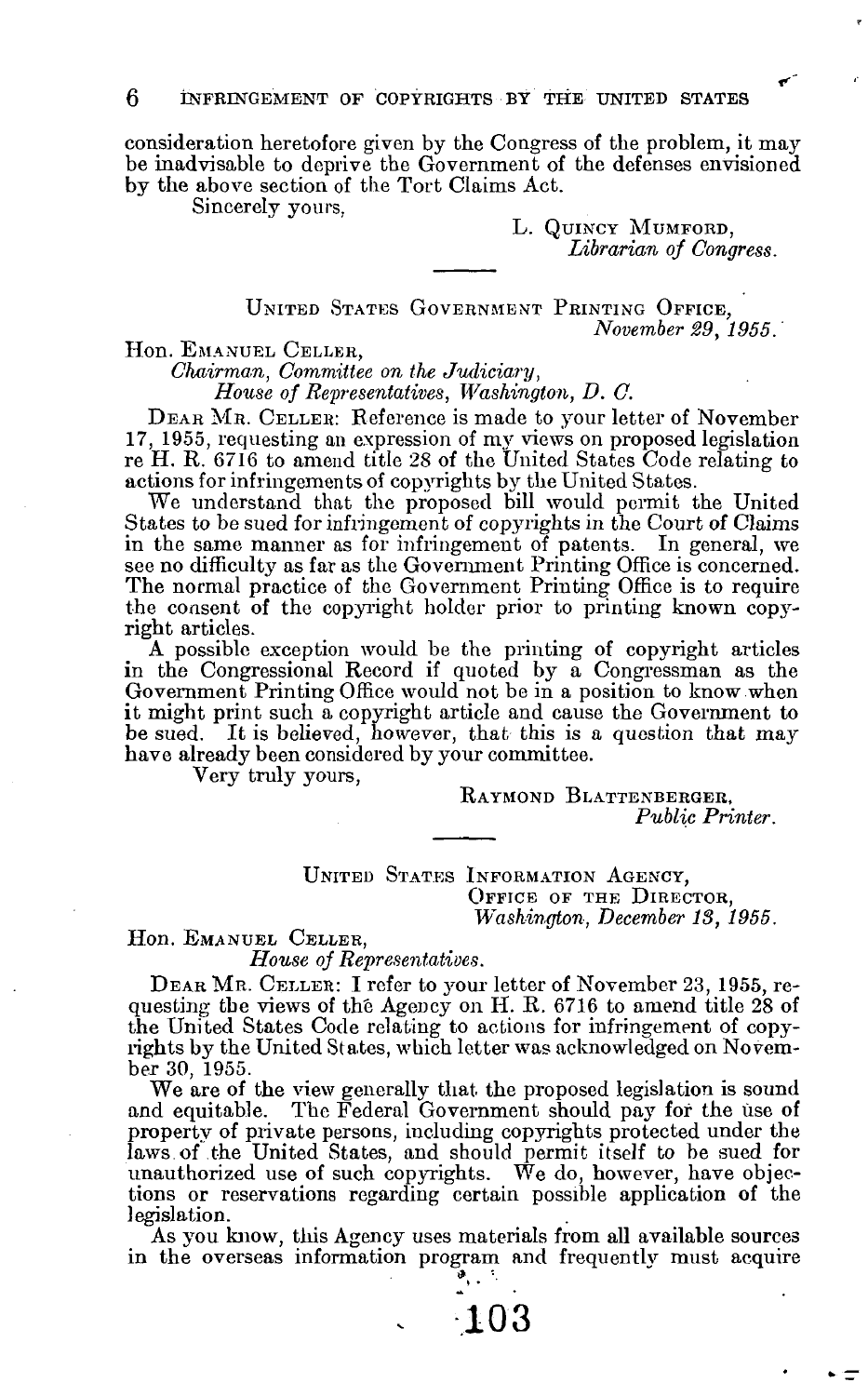copyrights. While the Agency does not knowingly use materials without the permission of the copyright owner, it is not always possible in this extremely complex field to know the exact status of all outstanding rights. When rights protected by the copyright laws of the United States are unintentionally infringed through use of materials in the program, we believe that an opportunity for recovery of just compensation should be available to the rights holder, and the proposed legislation would provide for such recovery in case of infringement of statutory copyrights.

It appears, however, that the proposed legislation does not cover infringements of common law property rights in unpublished works. Such rights are recognized in section **2** of title **1 7** of the United States Code. They are not expressly protected by the copyright laws and accordingly there is considerable question as to whether infringement by the Government of an unpublished work would be within the purview of the proposed legislation.

While we believe the proposed legislation is equitable and favor its enactment in modified form, we are of the opinion that the legislation may be too sweeping in its coverage in that it makes the Government liable for infringements of copyright "by a contractor, subcontractor or any person or corporation pursuant to a contract with or authorization by the Government." We believe the liability of the Government should be limited to infringements directly by the Government since the control of those intangible rights through licenses operations would be most difficult.

The copyright owner under the proposed legislation is entitled to such damages as the copyright owner may have suffered due to infringement "in accordance with the procedure and terms, including the minimum statutory damages set forth in section **101** (b) of title 17 of the United States Code." The last sentence of subsection 101 (b) provides that "\* \* \* the foregoing exceptions shall not deprive the copyright proprietors of any other remedy given him under this law." Other subsections of the code provide injunctive relief, impounding of alleged infringing materials during a suit, and for their subsequent destruction. We strongly reommend that the proposed legislation clearly make inapplicable any and all of the above remedies against the Government, and provide only for monetary compensation as damages.

The proposed legislation is not by its terms limited to infringements in the United States. On the other hand, the Federal Tort Claims Act, the provisions of which are made available for settlement of copyright infringement, does not apply to claims arising abroad (as to the impracticability of extending the jurisdiction of such type of statutes to incidents occurring on foreign soil, see the decision of the United States Supreme Court in the case of *Spelar* v. *United States,*  338 U. S. **217).** We are of the view that the proposed legislation should be applicable only to infringements occurring in the United States.

Finally, the proposed legislation provides a remedy for infringement of "any work protected under the copyright laws of the United States." Section **9** of title **17** of the United States Code, as amended, provides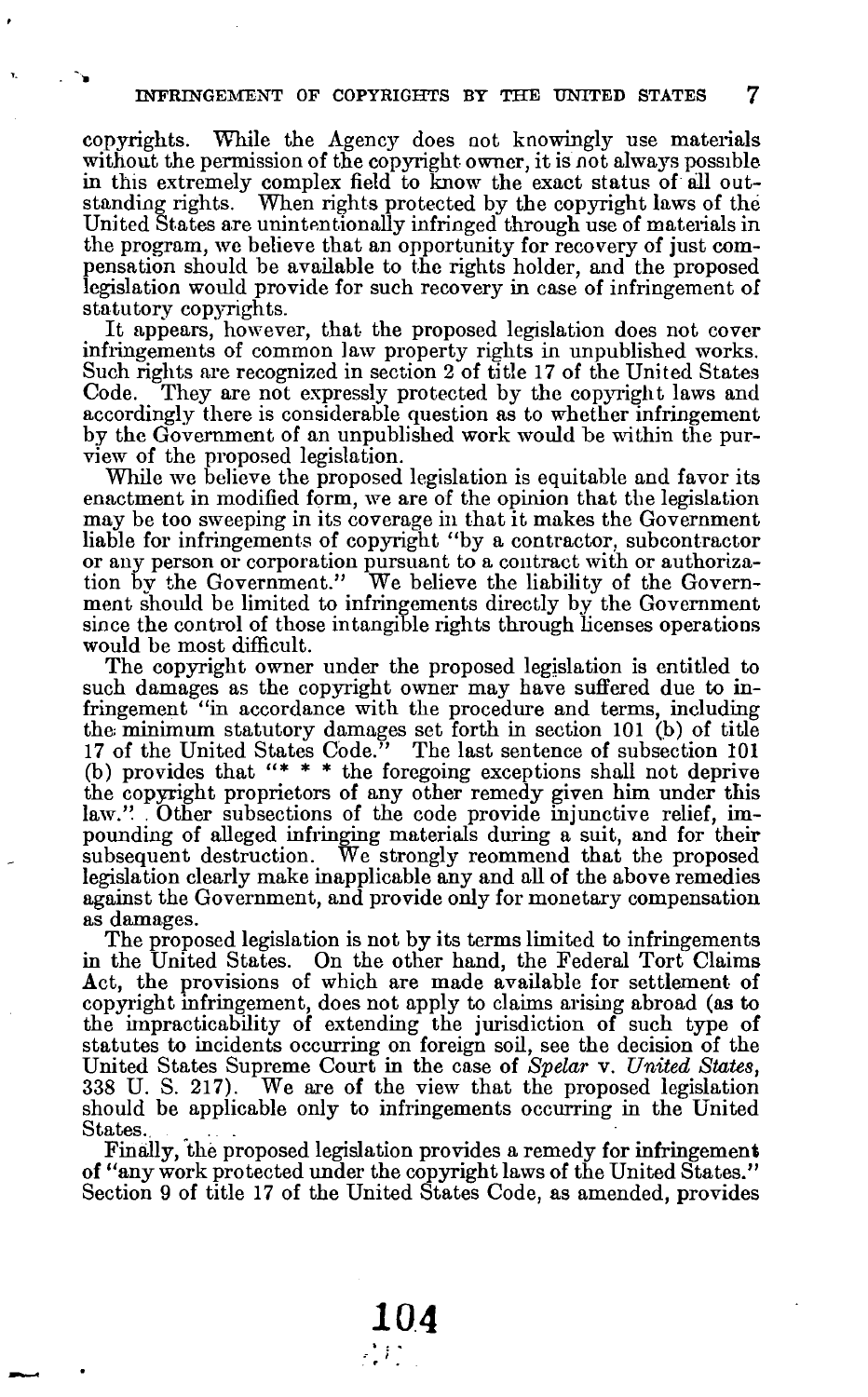that the copyright secured by this title shall "extend" to the work of an author or proprietor who is a citizen or subject of a foreign-state or nation with whom the United States has a treaty or convention, including the Universal Copyright Convention. Accordingly, unless specifically limited, the legislation may be considered as applicable to infringements abroad of materials copyrighted by an alien in any country signatory to the Universal Copyright Convention or to any other copyright agreement. This Agency is opposed to such application of the legislation.

Sincerely,

**ABBOTT WASHBURN,**  *Acting Director.* 

**THE SECRETARY OF COMMERCE,**  *Washington, May 22, 1956.* 

Hon. **EMANUEL CELLER,** 

*Chairman, Committee on the Judiciary,* 

*House of Representatives, Washington, D. C.* 

**DEAR MR. CHAIRMAN**: This letter is in reply to your request of November **16, 1955 ,** for the views of this Department with respect to H. **R . 6716 ,** a bill to amend title **2 8** of the United States Code relating to actions for infringements of copyrights by the United States.

H. **R . 671 6** would amend title **2 8** of the United States Code to provide that when a copyright has been infringed by the United States, the copyright holder may recover damages from the United States for such infringement. At present copyright holders are limited to recovery from the employee who performed the act of infringement.

This Department recommends enactment of legislation for this purpose.

In the normal instance, infringement of a copyright occurs in the course of normal employment of the employee who is acting for the benefit of the Government and not for his own personal benefit. It, therefore, appears to be appropriate that the legislation provide specifically that there shall be no right of recovery against the Government employee for an infringement of copyright by the employee in the course of his Federal employment.

It would also appear to be desirable that in the legislation, or in the legislative history accompanying it, there be specific mention that the legislation is not intended to deny to the Government the benefits of the "fair use" doctrine.

Subject to your consideration of these comments, enactment of H. **R . 671 6** is recommended.

We have been advised by the Bureau of the Budget that it would interpose no objection to the submission of this report to your committee.

Sincerely yours,

**SINCLAIR WEEKS,**  *Secretary of Commerce.*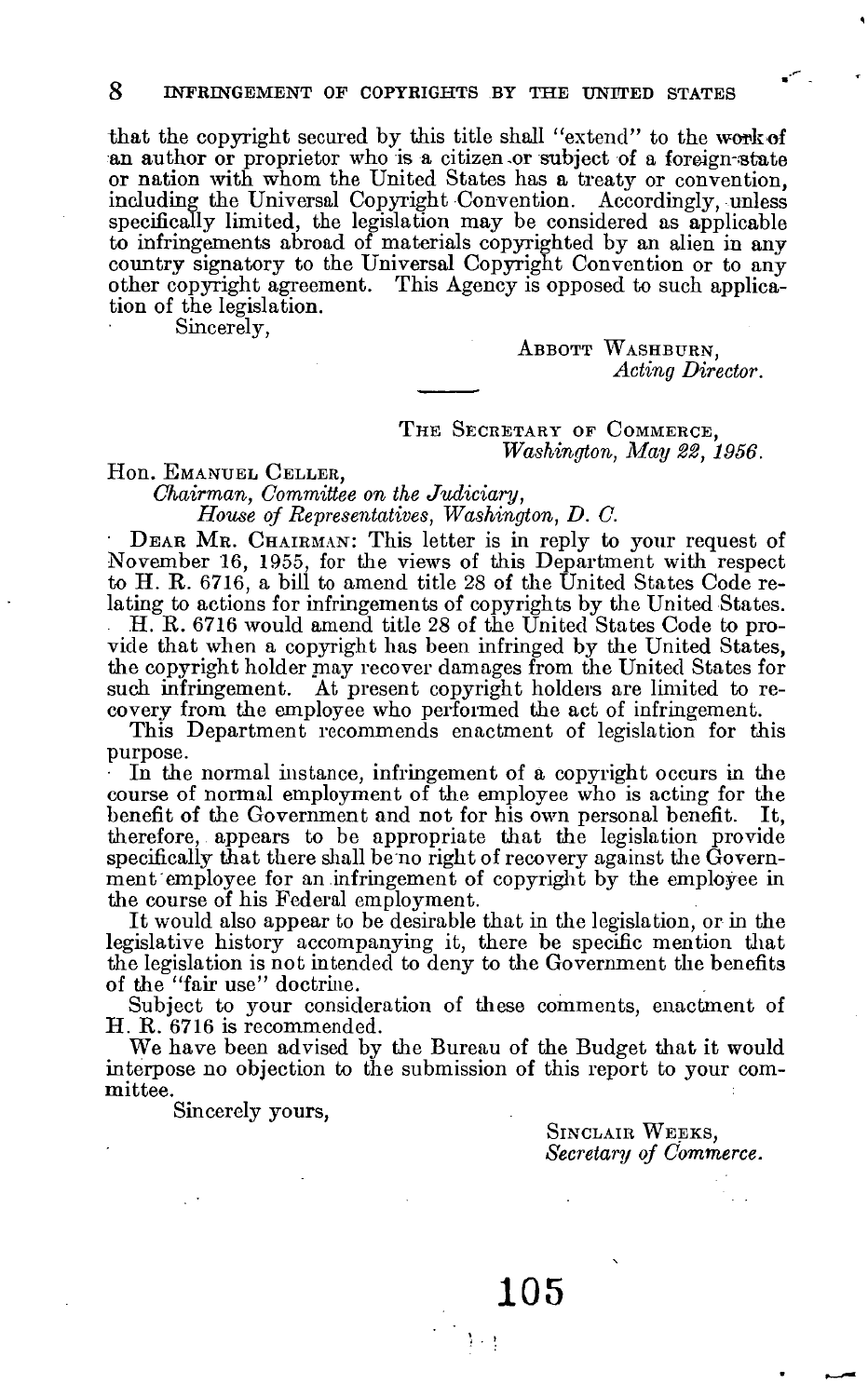**DEPARTMENT OF THE NAVY,** 

**OFFICE OF THE JUDGE ADVOCATE GENERAL,** 

# *Washington 25, D. C, May 23, 1956.*

Hon. **EMANUEL CELLER,** 

*Chairman, Committee on the Judiciary,* 

*House of Representatives, Washington 25, D. C.* 

**MY DEAR MR. CHAIRMAN**: Your request for the comments of the Department of Defense on H. E. 6716, a bill to amend title 28 of the United States Code relating to actions for infringements of copyrights by the United States, has been assigned to this Department by the Secretary of Defense for the preparation of a report thereon expressing the views of the Department of Defense.

H. R. 6716 would waive the sovereign immunity of the United States for infringement of copyrights by extending the provisions of section 1498, title 28, United States Code, to permit an action in the Court of Claims or the United States district court for copyright infringements as well as patent infringements. It would further permit the owner of a copyright to pursue administrative remedies available under the Federal Tort Claims Act (28 U. S. C. 2671-2680), in cases where the claim for damages for infringement does not exceed \$1,000.

Inasmuch as employees of the United States acting for the benefit of the Government are now personally liable for copyright infringement, it appears proper that the Government assume responsibility<br>for such acts. Furthermore, it seems illogical to treat copyright Furthermore, it seems illogical to treat copyright infringements by the United States differently from patent infringements, in view of the common philosophy which sustains copyright and patent protection on the part of the Federal Government.

However, it is believed that any administrative recovery made available for copyright or patent infringement should not fall under the Federal Tort Claims Act. The Federal Tort Claims Act is the established remedy against the United States for money damages for injury or loss of property, or personal injury or death caused by the negligent or wrongful act or omission of any employee of the Government while acting within the scope of his office or employment. Section 2671 contains definitions of "Federal agency" and "employee of the Government" which, when read together, indicate that torts of contractors and their employees are not included thereunder. The proposed bill, however, contemplates liability on the part of the United States for copyright infringements "by a contractor, subcontractor or any person or corporation pursuant to a contract with or authorization of the Government." The Federal Tort Claims Act has been the subject of numerous court opinions and there has been established therefrom a body of case law which, if applied in the administrative disposition of copyright cases, might conflict with the apparent purpose of the proposed bill. Rather than trying to adapt the Federal Tort Claims Act procedures to copyright claims it would appear preferable to provide administrative settlement authority separate and distinct from the Federal Tort Claims Act. Further, as in the case of the statute permitting purchase of releases for past infringement of patents (31 U. S. C. 649b (1954 Supp.)), there should be no monetary limit on the administrative settlement authority. Illustrative statutory provisions conferring authority to settle administrative patent claims are title 35, United States Code, section 91 (1946), title 22 United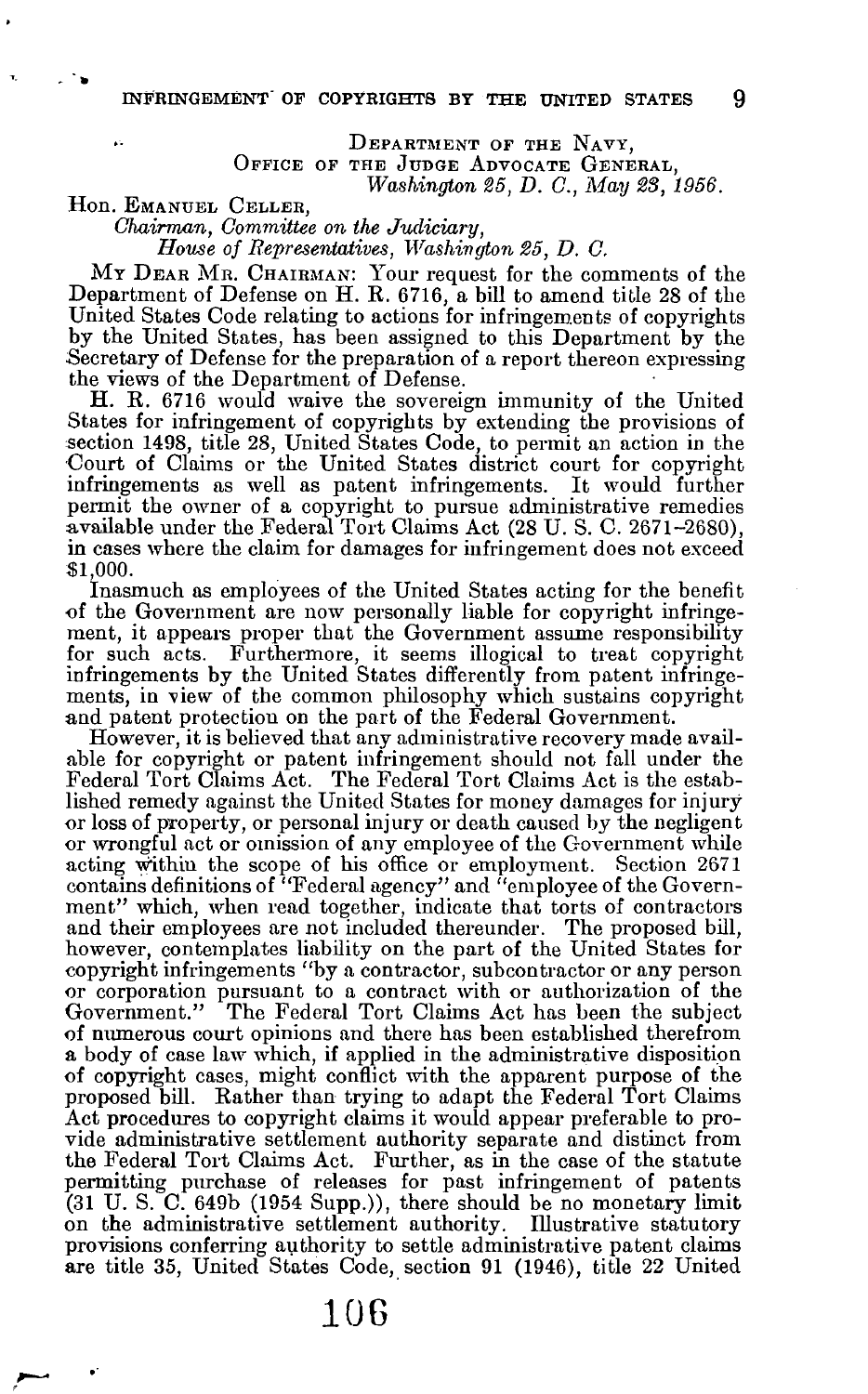# **10 INFRINGEMENT . O F COPYRIGHT S B Y TH E UNITE D STATE S**

**States Code, section 1758 (c) (195 4 Supp.), and title 35 United States.. Code, section 183 (1952).** 

**It is believed desirable, in order to parallel the statutory framework for patent infringement by the Government, to include in the statement of applicable statute of limitations a provision tolling the statute during the pendency of an administrative claim similar to that included in title 35, United States Code, section 286 (1952) and title 22, United States Code, section 1758 (e) (1954 Supp.).** 

**The statute should, as in the case of the patent infringement statute (second paragraph, 28 U. S. C. 1498), have a strict clause providingthat governmental liability for acts done by contractors shall attach only to infringing acts done with the authorization or consent of the Government. If this is not done, the Government will have no control over the acts of contractors which would create governmental liability. In addition, the statute should, as in the case of the patent statute (fourth sentence, 28 U. S. C. 1498), limit the situations in which a Government employee may sue the Government for copyright infringement.** 

**Finally, the bill should be amended by insertion of the word "exclusive" before the word "remedy" in line 2, page 2, of the bill. The purpose of this suggestion is to make clear the absence of civil or criminal liability on the part of employees who actually carry out the infringing acts, and to avoid the problem of Government procurement being held up by suits for injunction against Government contractors based on alleged copyright infringement. In this way, the bill will parallel existing law (28 U. S. C. 1498) with respect to governmental infringement of patents.** 

**Your attention is invited to title 31, United States Code, section 649b (1954 Supp.), which provides in general that appropriations for the military departments available for procurement or manufacture of supplies, equipment, and materials shall be available for the purchase or other acquisition of certain listed rights in the patent, copyright, and technical data fields. If H. R. 6716 becomes law, it should be accompanied by an amendment to title 31, United States Code, section 649b, so as to insert the words "copyright or" before the words "letters patent" at the end of the first sentence of that section. This amendment would make funds available for the administrative settlement of claims for copyright infringement which would complement the administrative authority proposed in H. R. 6716.** 

**The Department of the Navy, on behalf of the Department of**  Defense, recommends the enactment of H. R. 6716 provided it is **amended to remedy the deficiencies noted above.** 

**This report has been coordinated within the Department of Defense in accordance with procedures prescribed by the Secretary of Defense.** 

**The Department of the Navy has been advised by the Bureau of the Budget that there would be no objection to the submission of this report to the Congress.** 

**For the Secretary of the Navy.** 

**Sincerely yours,** 

IRA H. NUNN, *Rear Admiral JJSN, Judge Advocate General of the Navy.* 

# **107**

- 17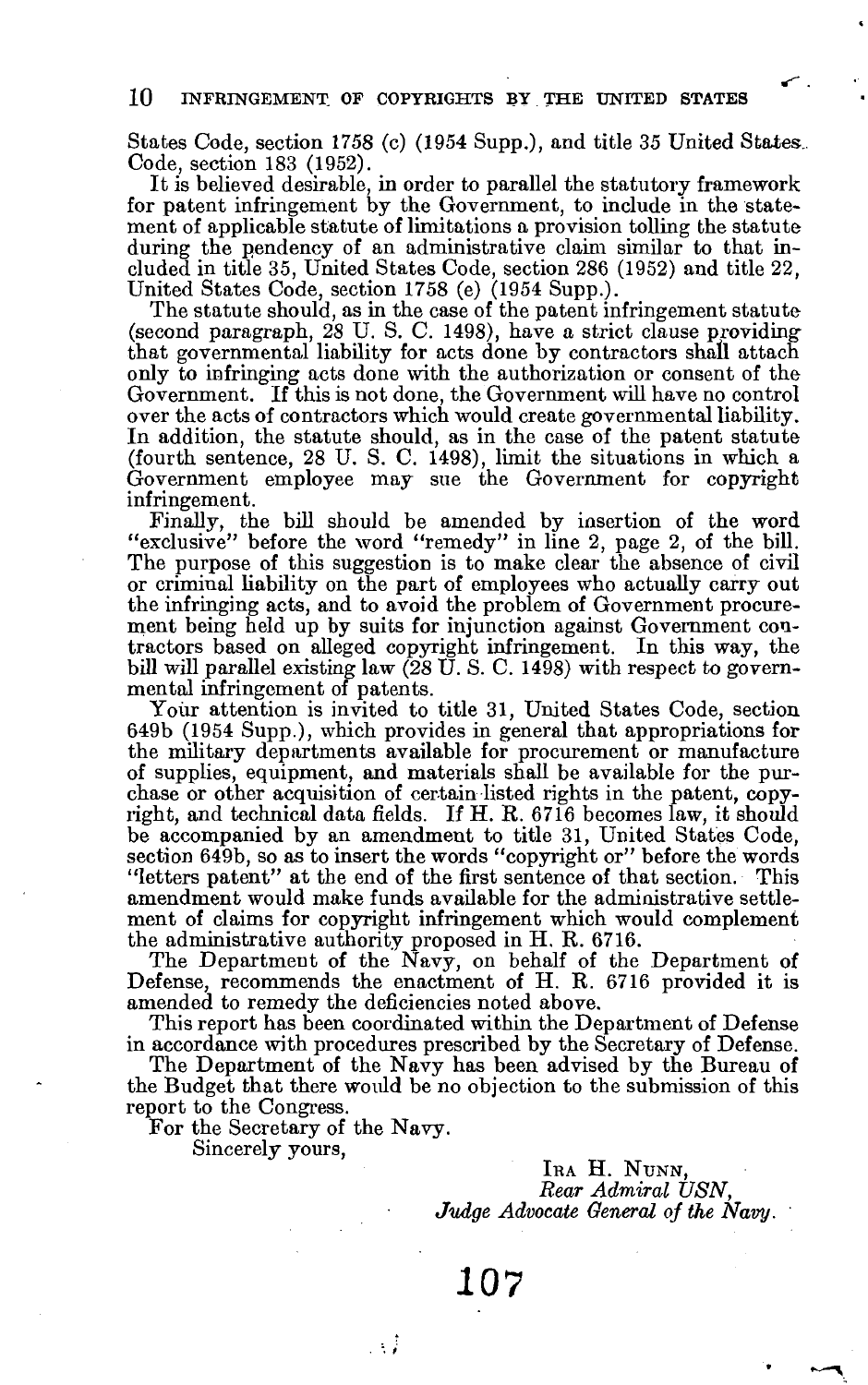**DEPARTMENT OF STATE,**  *Washington, May 23, 1956.* 

### Hon. **EMANUEL CELLER,**

u fa

*Chairman, Committee on the Judiciary,* 

### *House of Representatives.*

**DEAR MR. CELLER**: Reference is made to your letter of December 23, **1955 ,** requesting the Department's views on H. R. **6716 ,** to amend title 28 of the United States Code relating to actions for infringements of copyrights by the United States, and to the Department's interim reply of December 28, **1955 .** 

The principal purpose of this bill is to provide a remedy in the Court of Claims or in any district court for the infringement by the United States Government of any work protected under the copyright laws of the United States. This is a matter which is primarily domestic in character, and therefore not of primary concern to this Department.

There is one aspect of the bill, however, which is related to this Department's functions. As the Department understands the bill, if **(1)** a work is protected under the copyright laws of the United States and (2) it is infringed by the United States, the copyright owner can sue the United States Government in the Court of Claims or in any district court for damages; if neither condition is satisfied or if one is but not the other, no action against the United States Government would lie. There is no indication that action would not lie if the acts of infringement by the United States occurred abroad. Thus, if this bill were to become law, the United States.might commit an act, for example, in France which infringed upon a work of a French national which, in addition to having other copyrights, happened to be protected under the United States copyright laws as well.

. While the Department believes that the United States should respect the property rights of foreign nationals in their copyrighted works and should provide due recompense whenever such rights are utilized, it is questionable whether it is desirable to create a remedy for infringements of foreign rights in the manner set forth by H. R. **6716 .** The Department is unaware of any serious problems related to actions of the United States abroad infringing copyrights which necessitate remedial legislation of this type. Moreover, the creation of a statutory right of suit against the United States for acts committed abroad in the form and context of H. R. **671 6** would open an avenue of legal action which could give rise to further problems in related and in similar fields.

For these reasons the Department recommends that H. R. 6716 be amended to remove the possibility of its being interpreted as applying to acts of infringement in foreign countries. This might be done by amending the bill to limit its application to such acts as are committed in the United States and by defining precisely the term "United States" as so employed.

The Department has been informed by the Bureau of the Budget that there is no objection to the submission of this report.

Sincerely yours,

**ROBERT** C. **HILL, , i ;** *Assistant Secretary*  (For the Secretary of State).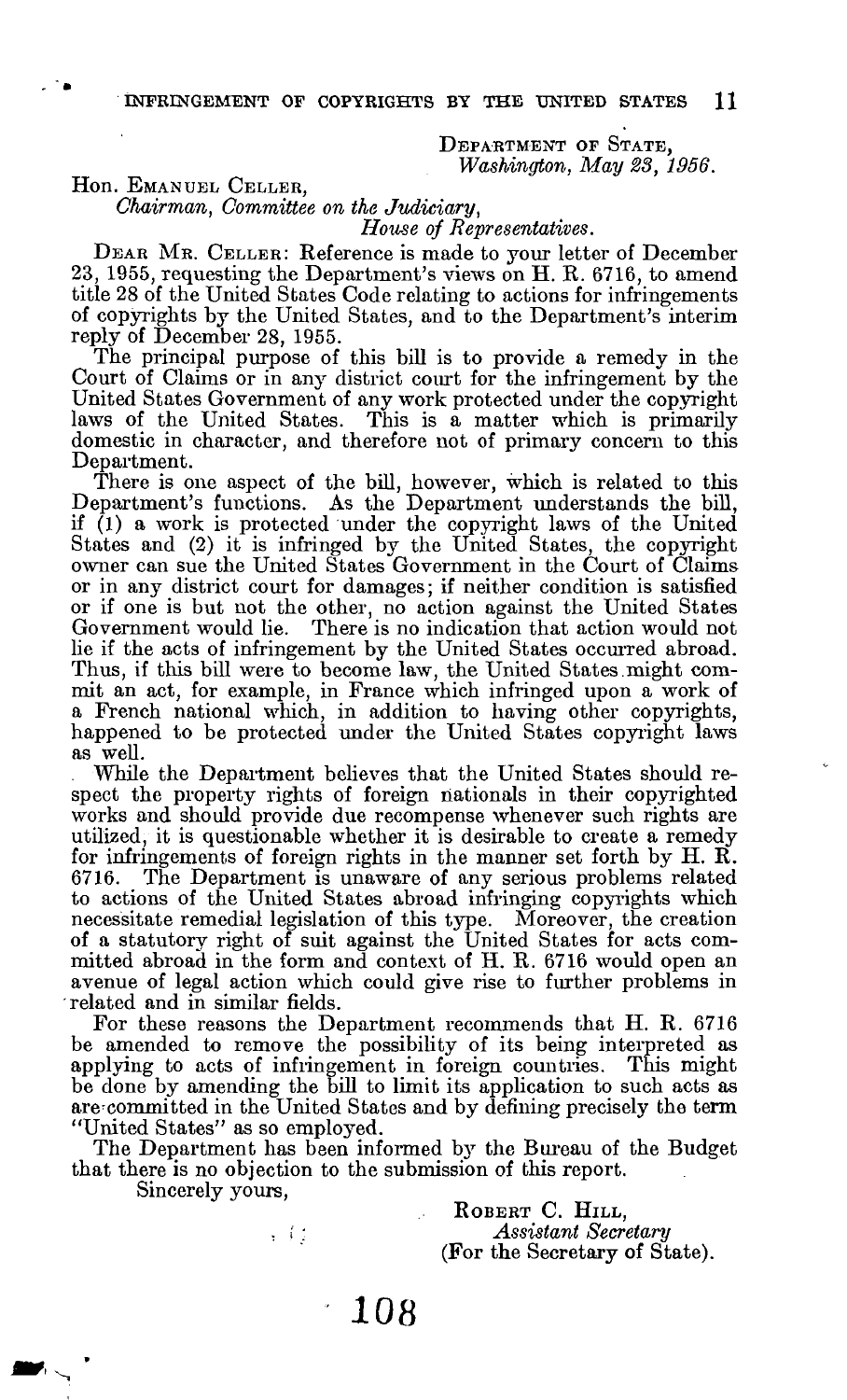### 12 INFRINGEMENT OF COPYRIGHTS BY THE UNITED STATES

**RESOLUTION ADOPTED BY THE AMERICAN BAR ASSOCIATION RE H. R. 6716 (GOVERNMENT LIABILITY FOR COPYRIGHT INFRINGEMENT)** 

The board of governors of the American Bar Association has adopted the following resolution on H. R. 6716:

*"Resolved,* That the American Bar Association approves the principle that the Government and agencies should be liable for copyright infringement and that copyright proprietors should have an appropriate remedy (or remedies) against the Government and its agencies for such infringement on a basis comparable to those available in actions against private citizens.

"Specifically, the association approves H. R. 6716 insofar as it embodies this principle."

# **CHANGES IN EXISTING LAW**

In compliance with clause 3 of rule XIII of the House of Representatives, there is printed below in roman existing law in which no change is proposed, with matter proposed to be stricken out enclosed in black brackets, and new matter proposed to be added shown in italics:

### (28 United States Code)

# **§ 1498. [Patent cases.]** *Patent and copyright cases.*

*(a)* Whenever an invention described in and covered by a patent of the United States is used or manufactured by or for the United States without license of the owner thereof or lawful right to use or manufacture the same, the owner's remedy shall be by action, against the United States in the Court of Claims for the recovery of his reasonable and entire compensation for such use and manufacture.

For the purposes of this section, the use or manufacture of an invention described in and covered by a patent of the United States by a contractor, a subcontractor, or any person, firm, or corporation for the Government and with the authorization or consent of the Government, shall be construed as use or manufacture for the United States.

The court shall not award compensation under this section if the claim is based on the use or manufacture by or for. the United States of any article owned, leased, used by, or in the possession of the United States prior to July 1, 1918.

A Government employee shall have the right to bring suit against the Government under this section except where he was in a position to order, influence, or induce use of the invention by the Government. This section shall not confer a right of action on any patentee or any assignee of such patentee with respect to any invention discovered or invented by a person while in the employment or service of theUnited States, where the invention was related to the official functions of the employee, in cases in which such functions included research and development, or in the making of which Government time, materials or facilities were used.

*(b) Whenever after December 31, 19,56, the copyright in any work protected under the copyright laws of the United States shall be infringed*  by the United States, by a corporation owned or controlled by the United

# **i 109**